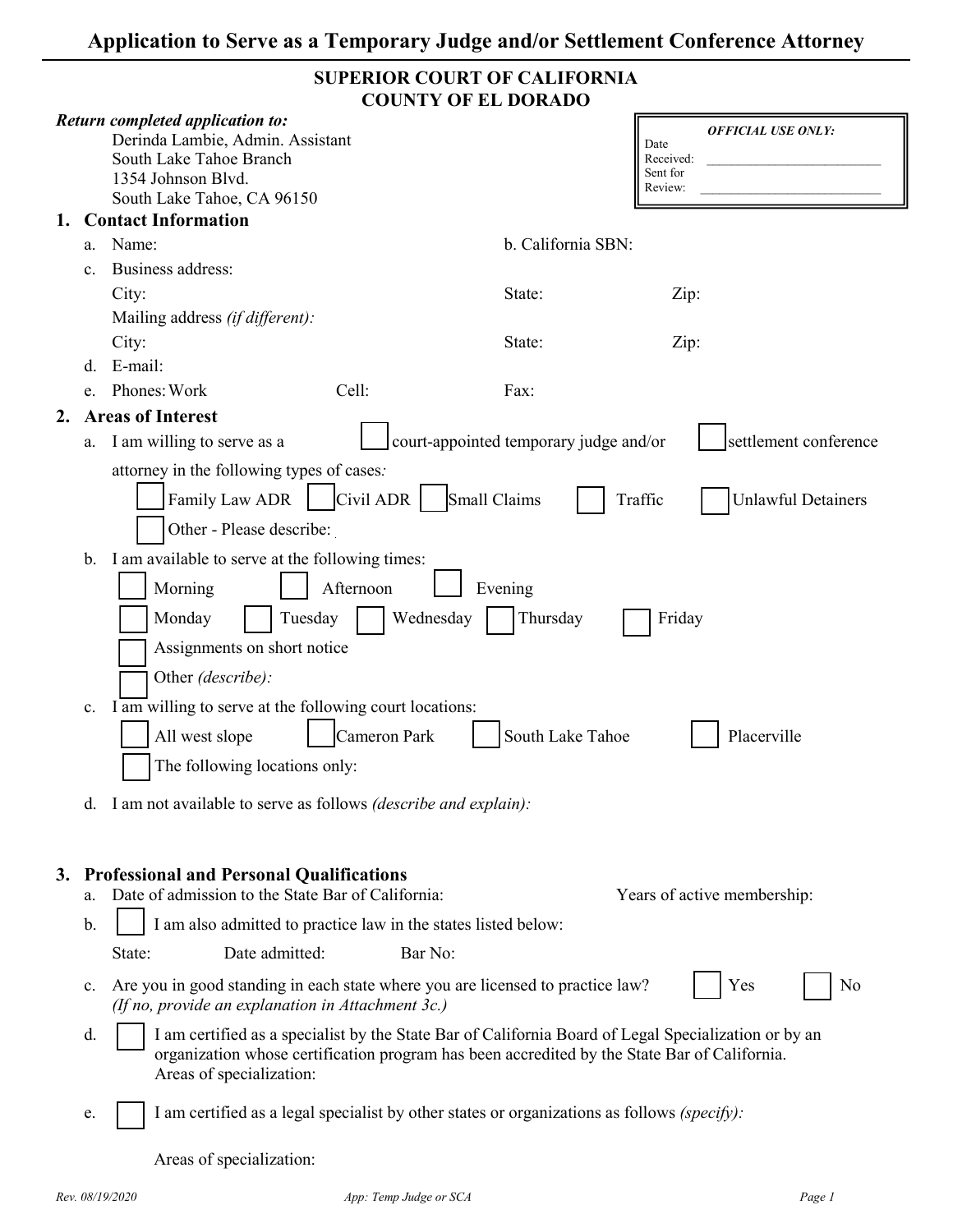Your name:

# **3. Professional and Personal Qualifications** *(continued)*

- f. Have you ever been disciplined by the State Bar of California or by a bar association or other professional licensing entity in any state or by a court of record, including being sanctioned or held in contempt? Yes No
- g. Do you have any disciplinary action pending against you by the State Bar of California or by a bar association or other professional licensing agency in any state or by a court of record, including any proceeding for the imposition of sanctions or for contempt?  $Yes$   $\begin{array}{|c|c|} \hline \end{array}$  No
- h. Have you ever been convicted or pleaded no contest to a felony or misdemeanor? Yes | No
- i. Are you now or have you ever been a defendant in any felony or misdemeanor proceeding? Yes  $\parallel$  No
- j. Have you ever been a party to any legal proceeding?  $Yes$  | No

# **4. Practical Experience**

- a. The principal portion of my law practice in California is in the following courts *(specify state and federal courts, including trial and appellate courts, if applicable*
- b. I currently practice in the following areas of law *(list each subject area of law that occupies at least 10 percent of your time):*
- c. Do you hold yourself out publicly as representing exclusively one side in any area of litigation practice? Yes  $\vert$  No *(If yes, provide the following information)*:

Area of Practice Side Represented

d. Do you represent one side in more than 90 percent of your cases in any area of litigation practice? Yes  $\vert$  No *(If yes, provide the following information):* 

Area of Practice Side Represented

## **5. Experience as a Temporary Judge and/or Settlement Conference Attorney**

- a. Have you ever previously served as a temporary judge/settlement conference attorney? Yes  $\vert$  No *(If yes, describe in Attachment 5a your prior service, including the names of the courts and the locations where you served, the approximate number and types of matters heard, and the approximate dates of service.)*
- b. Have you ever been removed by a court as temporary judge/settlement conference attorney? Yes  $\vert$  No *(If yes, describe the circumstances in Attachment 5b, including the court, the date you were removed, and the reasons for your removal.)*

#### **6. Training**

Describe any training that you have received that qualifies you under California Rules of Court, rules 2.812(c) - (d), 2.813, 2.815 to serve as a court-appointed temporary judge and/or settlement conference attorney, including the subjects, the dates, and the name of the court or other provider of the training. **Copies of certificates of attendance for each training must be attached**: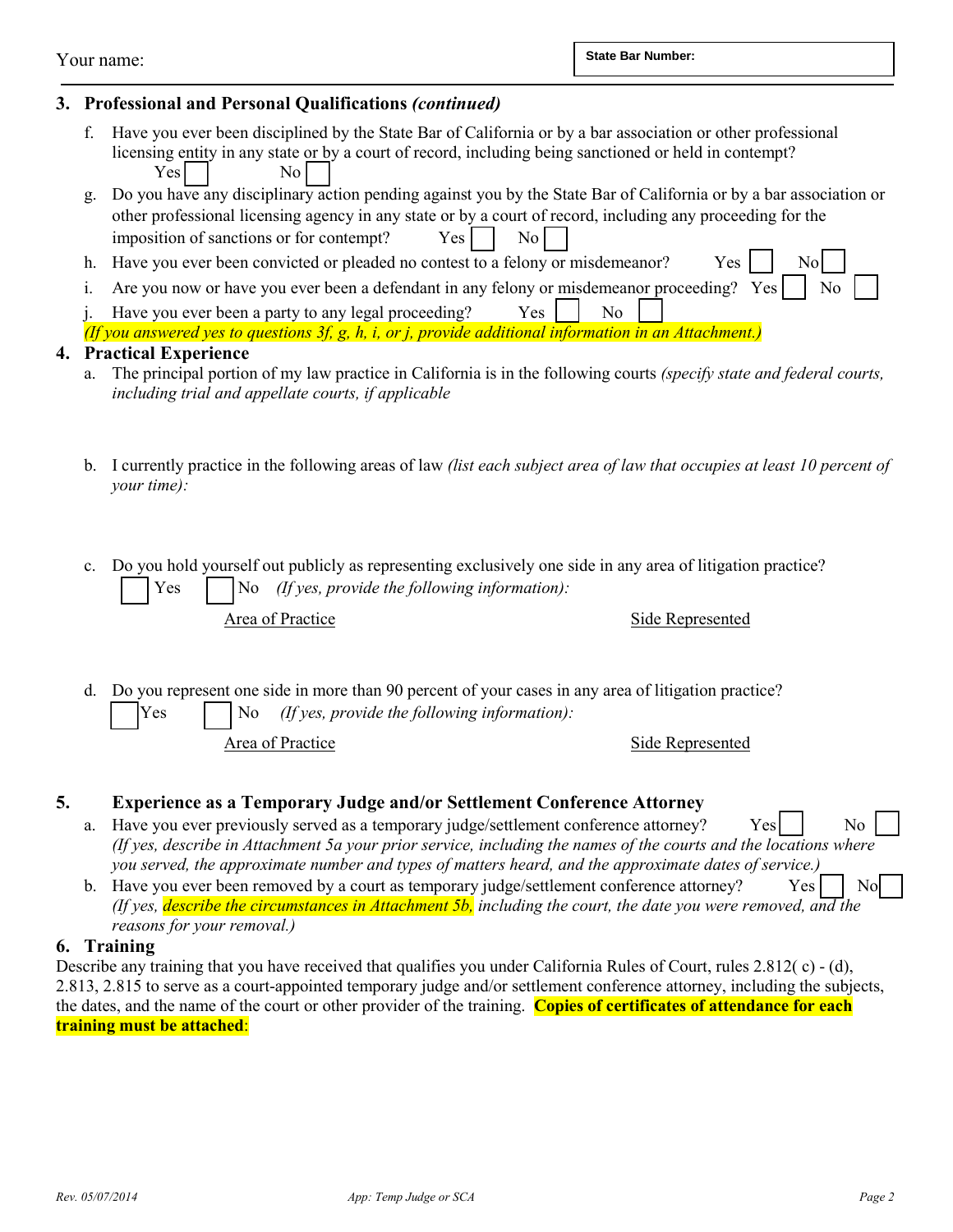| 6.<br>a.      | <b>Training (Continued)</b><br>Bench Conduct and Demeanor Course (Mandatory for Temporary Judge). Describe |
|---------------|------------------------------------------------------------------------------------------------------------|
| $\mathbf b$ . | Ethics course (Mandatory for Temporary Judge) Describe                                                     |
| c.            | Small claims (Required for Temporary Judge) Describe                                                       |
| d.            | Traffic (Required for Temporary Judge) Describe:                                                           |
| e.            | Unlawful Detainers (Required for Temporary Judge) Describe:                                                |
|               | Other – Describe:                                                                                          |

**7. Additional Information** *(Continue on Attachment 7a. and 7b. if you need additional space.)* Please respond to the following, if applicable:

- a. The following facts concerning my background, situation, or circumstances may positively or negatively reflect on me or on my suitability for appointment and should be disclosed to the court.
- b. I ask the court to consider the following additional facts in support of my appointment:

#### **8. Contact Persons**

It may be necessary to contact you regarding matters on which you have been involved as a temporary judge. Please list two individuals who will **always** know your whereabouts. a. Name:

| а. | <b>Natile.</b>         |       |        |      |
|----|------------------------|-------|--------|------|
|    | Business address:      |       |        |      |
|    | City:                  |       | State: | Zip: |
|    | Email:                 |       |        |      |
|    | Phones: Work           | Cell: |        |      |
|    |                        |       |        |      |
|    | b. $2nd$ Contact Name: |       |        |      |
|    | Business address:      |       |        |      |
|    | City:                  |       | State: | Zip: |
|    | Email:                 |       |        |      |
|    | Phones: Work           | Cell: |        |      |
|    |                        |       |        |      |

*Rev. 05/07/2014 App: Temp Judge or SCA Page 3*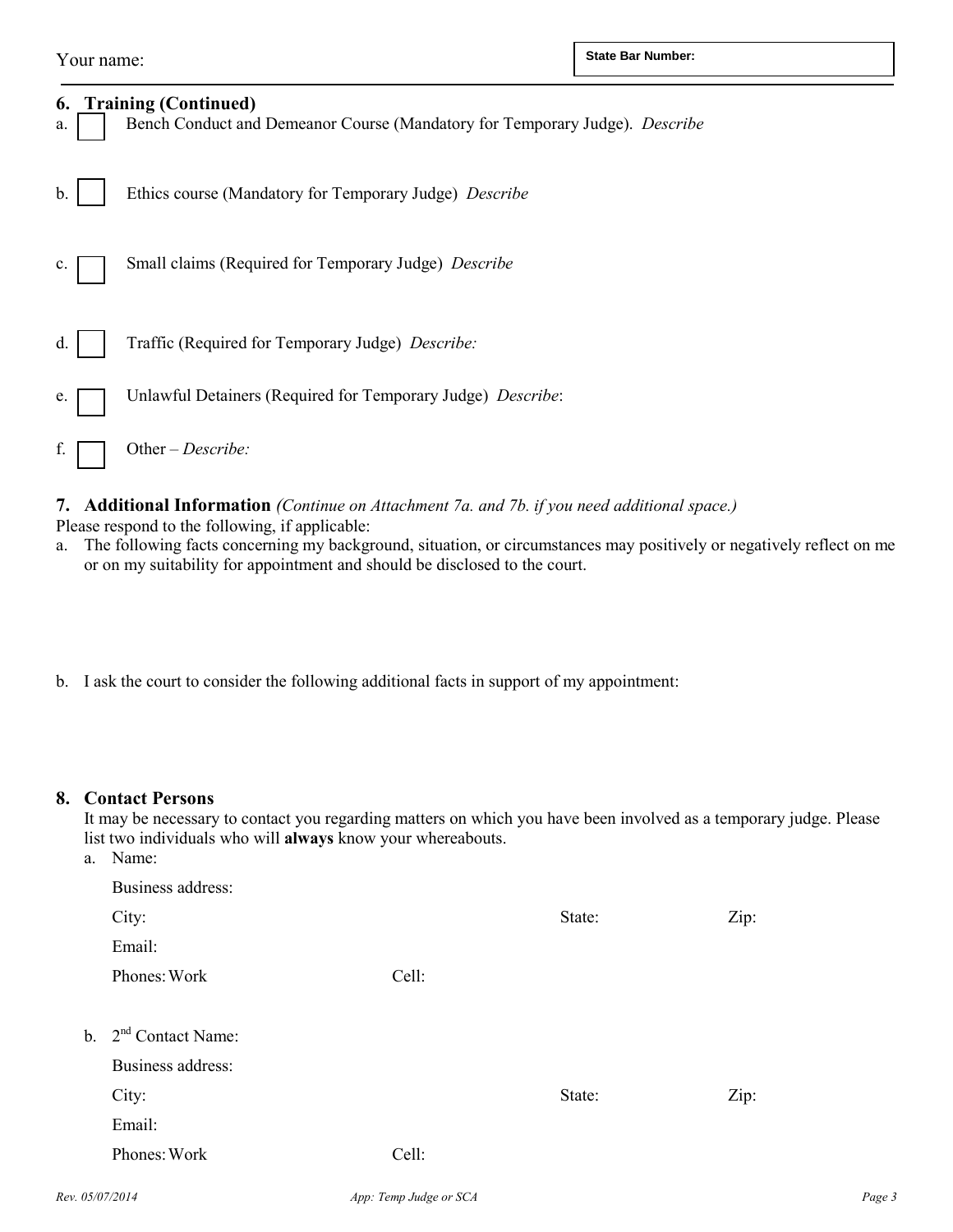#### **9. References**

List two or more judicial officers who are familiar with your work:

I understand and acknowledge that the selection and appointment of a temporary judge and/or settlement conference attorney is solely at the discretion of the court for the purpose of assisting the public and does not constitute an employment relationship. I am aware of and will comply with all provisions of the Code of Judicial Ethics and the California Rules of Court concerning temporary judges and/or settlement conference attorneys.

I further understand and acknowledge that if I am appointed as a settlement conference attorney, I will not perform any judicial function, such as placing settlements or agreements on the record (see California Rules of Court 2.812(c)(3)(D)).

I declare under penalty of perjury under the laws of the State of California that the foregoing, including statements made in all attachments, is true and correct. I understand that any misstatement or omission of material fact may disqualify me from serving as a temporary judge and/or settlement conference attorney in this court.

Date:

| (TYPE OF PRINT NAME OF APPLICANT) |                          | (SIGNATURE OF APPLICANT)<br>(This application is not complete unless the Waiver and Authorization for Release of Information and the Oath of Office are signed by the applicant.) |                        |                                       |       |  |
|-----------------------------------|--------------------------|-----------------------------------------------------------------------------------------------------------------------------------------------------------------------------------|------------------------|---------------------------------------|-------|--|
|                                   |                          |                                                                                                                                                                                   |                        |                                       |       |  |
| <b>Approved</b>                   | <b>Not Approved</b>      |                                                                                                                                                                                   | <b>Temporary Judge</b> | <b>Settlement Conference Attorney</b> |       |  |
| Family Law ADR                    | Civil ADR   Small Claims |                                                                                                                                                                                   | "Traffic               | <b>Unlawful Detainer</b>              | Other |  |
| by the Honorable                  |                          | , Judge                                                                                                                                                                           | On                     | (date)                                |       |  |
| Comments:                         |                          |                                                                                                                                                                                   |                        |                                       |       |  |

## **WAIVER AND AUTHORIZATION FOR RELEASE OF INFORMATION**

I have applied to be appointed as a temporary judge and/or settlement conference attorney in the Superior Court of California, County of El Dorado.

I hereby authorize the State Bar of California and the attorney-licensing authority in any other state where I am admitted to practice law to release to an authorized representative of the court information regarding the following matters: (1) whether I am in good standing or am otherwise authorized to practice law as a member of the State Bar of California or as an attorney in any other state where I am admitted to practice law; (2) whether I have a record of discipline with the State Bar of California or with the licensing authority for attorneys in any other state where I am admitted to practice law; and (3) whether any disciplinary investigation or proceeding is pending against me by the State Bar of California or by the licensing authority for attorneys in any other state where I am admitted to practice law.

Date:

 $\longrightarrow$  . The contract of the contract of the contract of the contract of the contract of the contract of the contract of the contract of the contract of the contract of the contract of the contract of the contract of the co (TYPE OF PRINT NAME OF APPLICANT) (SIGNATURE OF APPLICANT)

(CALIFORNIA BAR NUMBER OF APPLICANT)